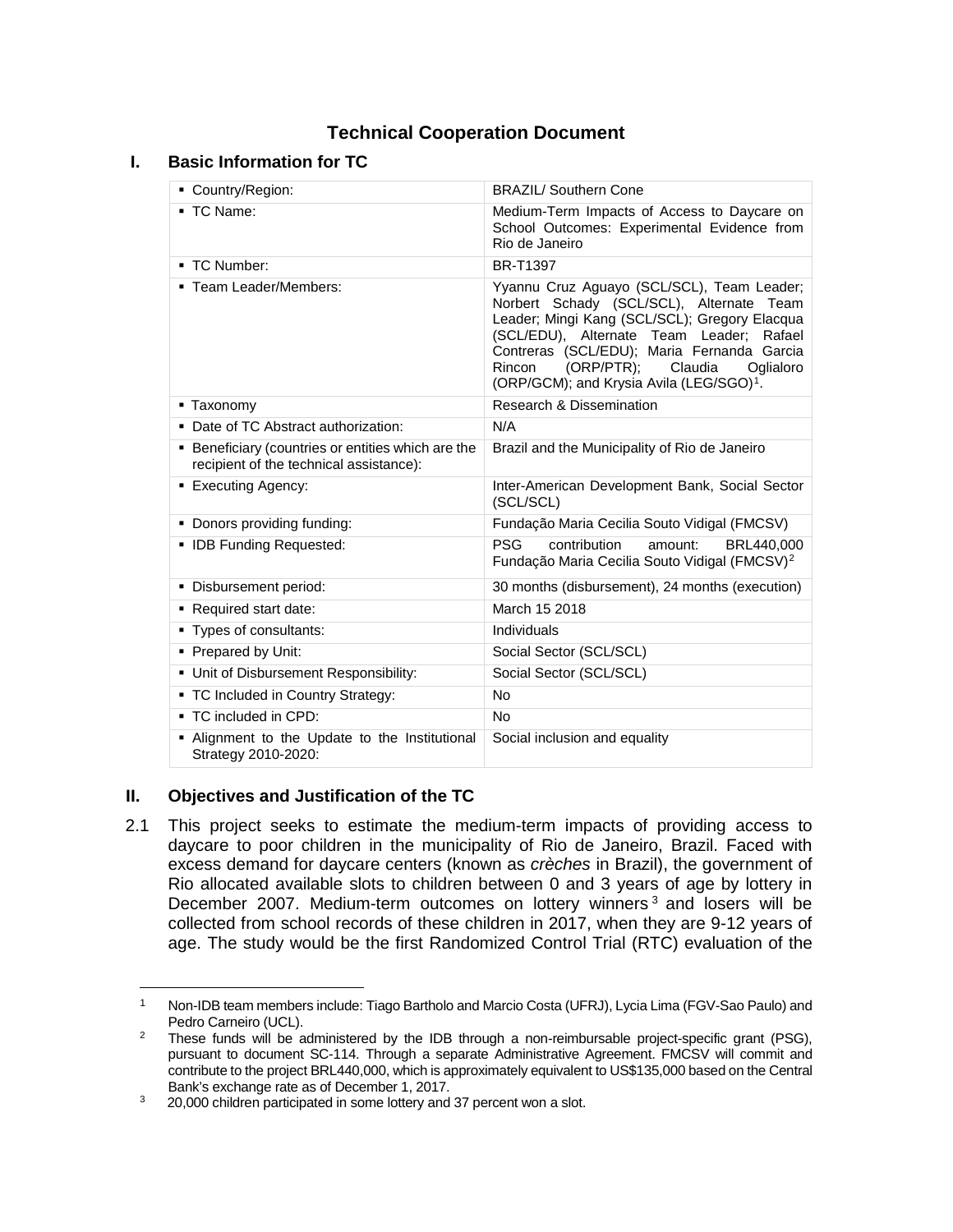medium-term effects of an at-scale daycare intervention in a developed or developing country.

- 2.2 Credibly estimating the impact of daycare services on child outcomes is critical as the number of children in publicly provided daycare in Latin America has grown exponentially. In Brazil, Chile, and Uruguay, the proportion of children ages 0-3 in daycare doubled between 2000 and 2010, and in Ecuador it increased six-fold. In Colombia, more than half of all children ages 2-3 years are in daycare (Berlinski and Schady 2015; Bernal 2014).
- 2.3 The literature from developed countries suggests that daycare can have sustained benefits when children are poor, and the quality of daycare is high. The strongest evidence comes from small-scale pilots like the Perry Preschool Program (Heckman et al. 2010; Schweinhart et al. 1993; 2005) and the Abecederian program (Barnett and Masse 2007; Campbell et al. 2002; 2014). There is also evidence of benefits from Head Start, the nationwide program reaching almost one million low-income children in the United States (Currie 2001; Duncan and Magnuson 2013; and Ludwig and Phillips 2007 are reviews). However, daycare can also have negative effects on some children (as in Baker et al. 2008, 2015, and Kottelenberg and Lehrer 2016, in Quebec; and Havnes and Mogstad 2015 on universal child care in Norway). Negative effects are more likely when the children attending daycare are not necessarily poor, so the quality of the alternative, the home environment, is comparatively high.
- 2.4 This evidence is relevant to Latin America and the Caribbean because, as shown in Schady (2017), children from poor backgrounds are on average less likely to be in daycare, and the quality of daycare is generally low. Scores on the ITERS and ECERS assessments, which measure environment quality, are low for samples of daycare centers in Bolivia, Brazil, Chile, Colombia, Ecuador, and Peru (Berlinski and Schady 2015, and the references therein). Process quality<sup>[4](#page-1-0)</sup> is also low in many programs (Araujo et al. 2015).
- 2.5 Convincing evaluations of the impact of daycare on child outcomes in Latin America are scarce. Behrman et al. (2004) and Bernal and Fernandez (2013) evaluate the impact of daycare by comparing children with differential exposure in Bolivia and Colombia, respectively; they find positive effects of daycare attendance for some groups, but not others. Rosero and Oosterbeek (2011) use a regression discontinuity strategy to evaluate the impact of daycare provided by local governments or NGOs in Ecuador; they conclude that children who attended daycare had substantially worse outcomes than those who did not. None of these evaluations are based on random assignment. Other research includes Araujo et al. (2017), who use a within-center, fixed-effects strategy to show that, in Peru, children ages 2-3 years in daycare have higher levels of development when their caregivers are more experienced and when process quality is higher; Bernal (2015), who shows that in-service training for caregivers can improve the quality of care and child outcomes; and Bernal et al. (2015), who use a randomized control trial to show that improvements in infrastructure, without concurrent improvements in process quality, did not result in better child development and learning.

<span id="page-1-0"></span>l Process quality, in contrast with structural quality, focuses on the more dynamic aspects of environments, including human interactions occurring in the classrooms such as teacher-child and peer-to-peer interactions.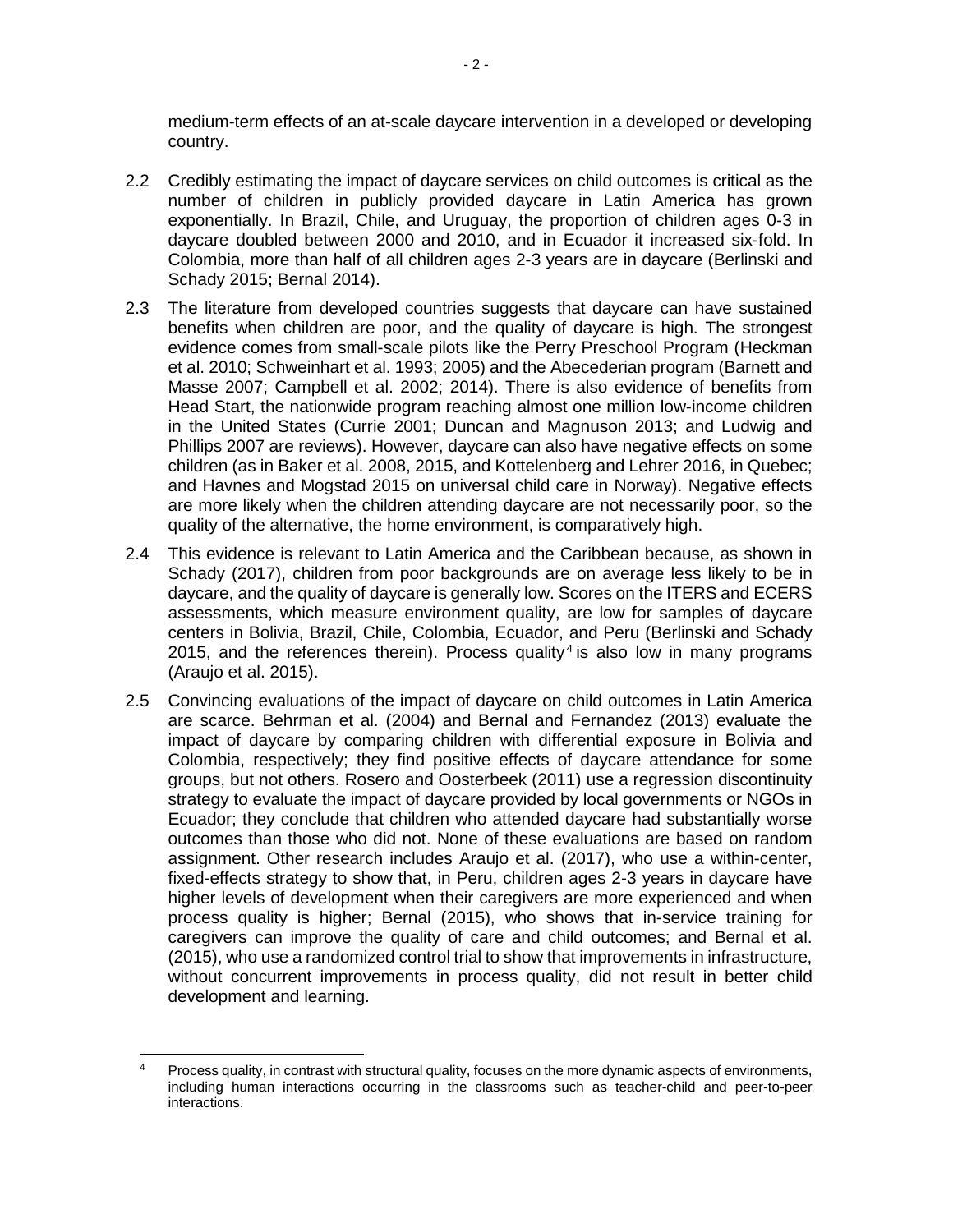- 2.6 In sum, it is critical to evaluate the impacts of daycare in Latin America because the evidence of benefits for children is thin, while at the same time there has been a massive expansion in daycare coverage. The proposed project would be the first-ever experimental study of the medium-term effects of an at-scale (rather than pilot) daycare program. The evidence is relevant for current policy debates because the quality of daycare in Rio is unlikely to have improved in the last decade: if anything, given the large increase in coverage, we would expect quality to be lower. Moreover, the project would measure program effects after 10 years, thus complementing earlier non-experimental results on short-term effects in the region.
- 2.7 Previous analysis of this program suggests that it has important impacts in the lives of children and their families. This analysis was based on a short household survey that was carried out in late 2008, and on much richer surveys that were carried out in 2012 and 2015. Importantly, both the 2012 and 2015 surveys included multiple child assessments to measure cognitive development, language, executive function (EF), and behavior. Children were also weighed and measured to calculate height-for-age and weight-for-age z-scores. The main challenge was attrition, which was 31 percent over the 7-year period.
- 2.8 Analysis of the two surveys indicates that *crèche* attendance reduced child malnutrition: in an instrumental variables (IV) regression, with the number of semesters a child attended a *crèche* by the time she was 4 years of age instrumented with whether she was a lottery winner, every semester of *crèche* attendance resulted in a 0.09 (0.10) standard deviation increase in height (weight). On the other hand, no average effects (positive or negative) were found on cognition, EF, or the incidence of behavioral problems (nevertheless, there are impacts on cognition and EF when we disaggregate by race).
- 2.9 Although the analysis of the 2012 and 2015 survey data is important, it has two limitations. First, as discussed above, attrition is high. Second, sample sizes are relatively small: In both surveys, the sample of children that was drawn (prior to attrition) was less than 20 percent of the full sample of participants in the original 2007 lottery. Small sample sizes mean that the estimates are imprecise. For example, in the intent-to-treat estimates of the effect of crèche attendance on language development, the point estimate (in standard deviation units) is 0.037, and the 95 percent confidence interval is (-0.04, 0.12). Therefore, one cannot rule out modest positive effects of *crèche* attendance on language, and the same is true of other child development measures (Attanasio et al. 2015).
- 2.10 This proposal would analyze the medium-term effects of crèche attendance by merging the data from the 2007 *crèche* lottery with administrative data on children currently in school. Primary school enrollment is universal, and Brazil keeps rich administrative data on children at the federal, state, and municipal levels. At the federal level, children take the ANA test in third grade and the Prova Brasil in grades 5 and 9. In the state of Rio de Janeiro, children take the SAERJ in grades 5 and 9. The municipality of Rio de Janeiro administers *Alfabetiza Rio* in grade 1, and *Prova Rio* in grades 3 and 7. All these assessments cover math and language. Because of much larger sample sizes and (we expect) lower attrition rates, our estimates of the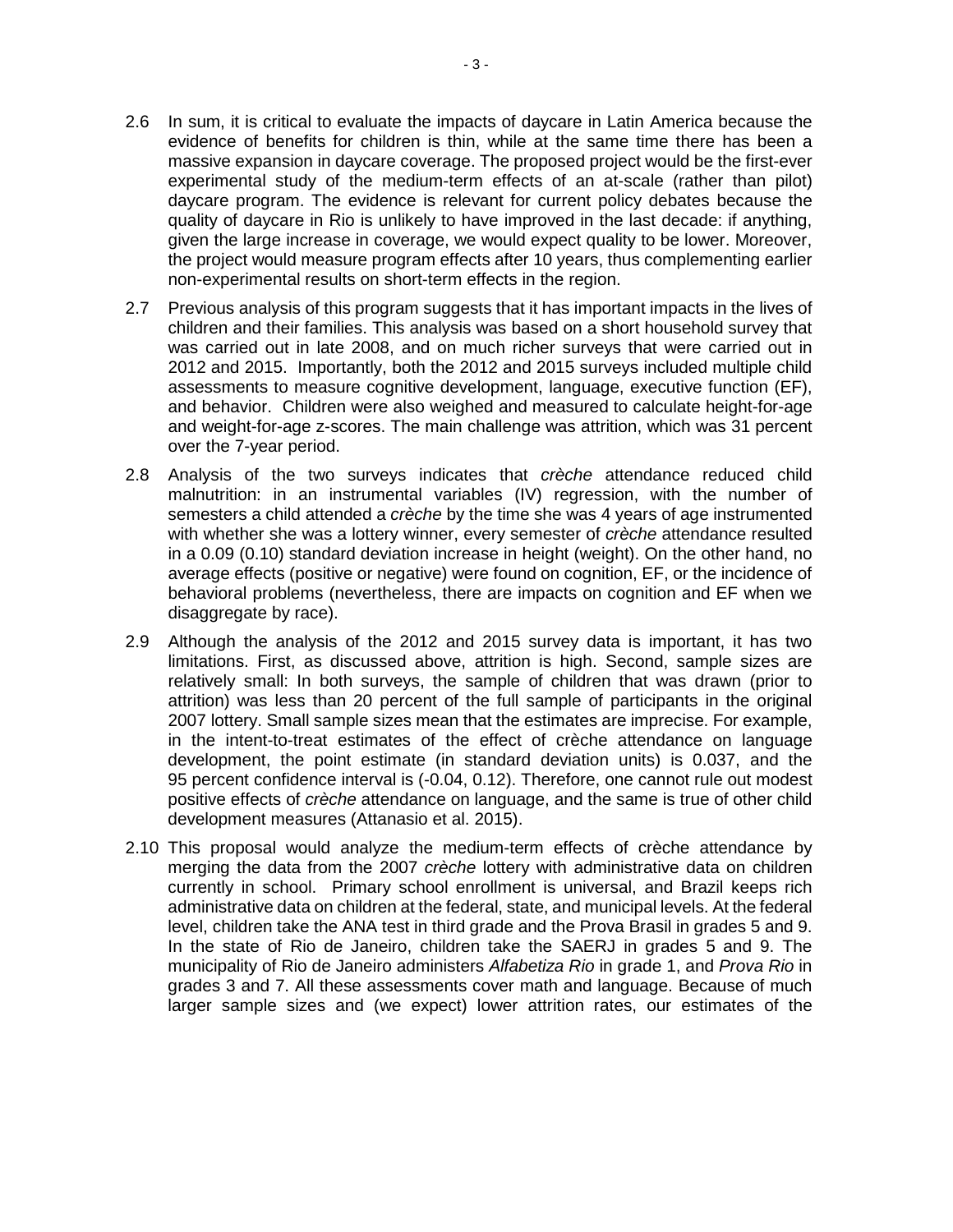medium-term effects of *crèche* attendance on school achievement should be more precise than the estimates of short-term effects from our earlier work.[5](#page-3-0)

- 2.11 Once we have the data, the initial analysis is an Intention-to-Treat (ITT) analysis, where we compare the outcomes of children who won *crèche* spots to children who lost the lottery. This allows us to measure the impact of winning the lottery on outcomes, and in this analysis, lottery winners are the treatment group, and lottery losers are the control group. This ITT analysis can be conducted on the entire universe of children who participated in the *crèche* lottery. The second stage of our analysis will estimate instrumental variables models, where *crèche* attendance is instrumented with the lottery result. The instrumental variables estimate will correspond to the average impact of *crèche* attendance for those induced to attend the *crèche* because they won the lottery. Therefore, the treatment and control groups for this analysis are more narrowly defined. They come from the population of children who would change their decision to attend *crèches* as a result of the lottery. The treatment group consists of lottery winners in this population, while the untreated group consists of lottery losers in this population. We do not call the untreated group the control group because, as in any instrumental variables estimator, we do not directly identify who are the individuals belonging to this population. Nevertheless, we can infer the treatment effect estimate in this population from the data. We can conduct the instrumental variable analysis for the subsample of children who participated in our previous surveys, in 2008, 2012 and 2015, since for those children we have parental reported *crèche* attendance. In addition, we will look for old administrative records of *crèche* attendance at the municipal level. [6](#page-3-1) [7](#page-3-2)
- <span id="page-3-3"></span>2.12 **Strategic Alignment.** This TC is consistent with the Update to the Institutional Strategy (UIS) 2010-2020 (AB-3008) and is aligned with the development challenge of "social inclusion and equality", as quality daycare could be a catalyst to break the inter-generational poverty cycle and help foster social mobility. This TC is also consistent with the Education and Early Childhood Development Sector Framework Document (GN-2708-5) which highlights, in its second dimension, the importance of high quality early childhood services to ensure that all students enter school ready to

 $\overline{\phantom{a}}$ 

<span id="page-3-0"></span><sup>&</sup>lt;sup>5</sup> Without administrative records on test scores this part of the research cannot advance. An alternative would be to field another household survey to collect test score data ourselves. That said, we are extremely confident we will have access to, at the very least, administrative school records from the municipality, corresponding to the assessments administered by SME-RJ. We do not know yet how much loss there will be from matching, but from previous matching attempts we will have a large number of children. The challenge will not be so much the number of matches, but perhaps whether the non-matches are a random set of individuals. This is something we will investigate in detail.

<span id="page-3-1"></span>Given random assignment from the lottery, for the intent to treat and the IV analysis we can in principle ignore socioeconomic variables, in the sense that in theory they should not affect our estimates because they are orthogonal to the lottery result. In practice, we know that these variables often improve the precision of the estimates. In addition, it is important to examine the extent to which treatment effects vary across different socioeconomic status. Fortunately, for a sample of the children in the lottery, we have a rich set of household surveys that will help us conduct this analysis.

<span id="page-3-2"></span><sup>7</sup> An important concern is how to separate the impacts on standard tests of the *crèches* and of preschool. If children more likely to attend *crèches* are also more likely to attend pre-school (which is supposed to be mandatory), or more likely to attend high quality pre-schools, it will be hard to differentiate the impact of the two. At least for the subsample of children for whom we have household surveys we have information on how long they attended *crèches* and preschools for, and we even have the names of these schools. There may be even exist external data that allows us to know something more about the quality of *crèches* and preschool. One potential source of information on quality, at least at the level of the *crèche*, is the generalized administration of the ASQ that occurred in many, if not all, public *crèches* in Rio de Janeiro in 2012.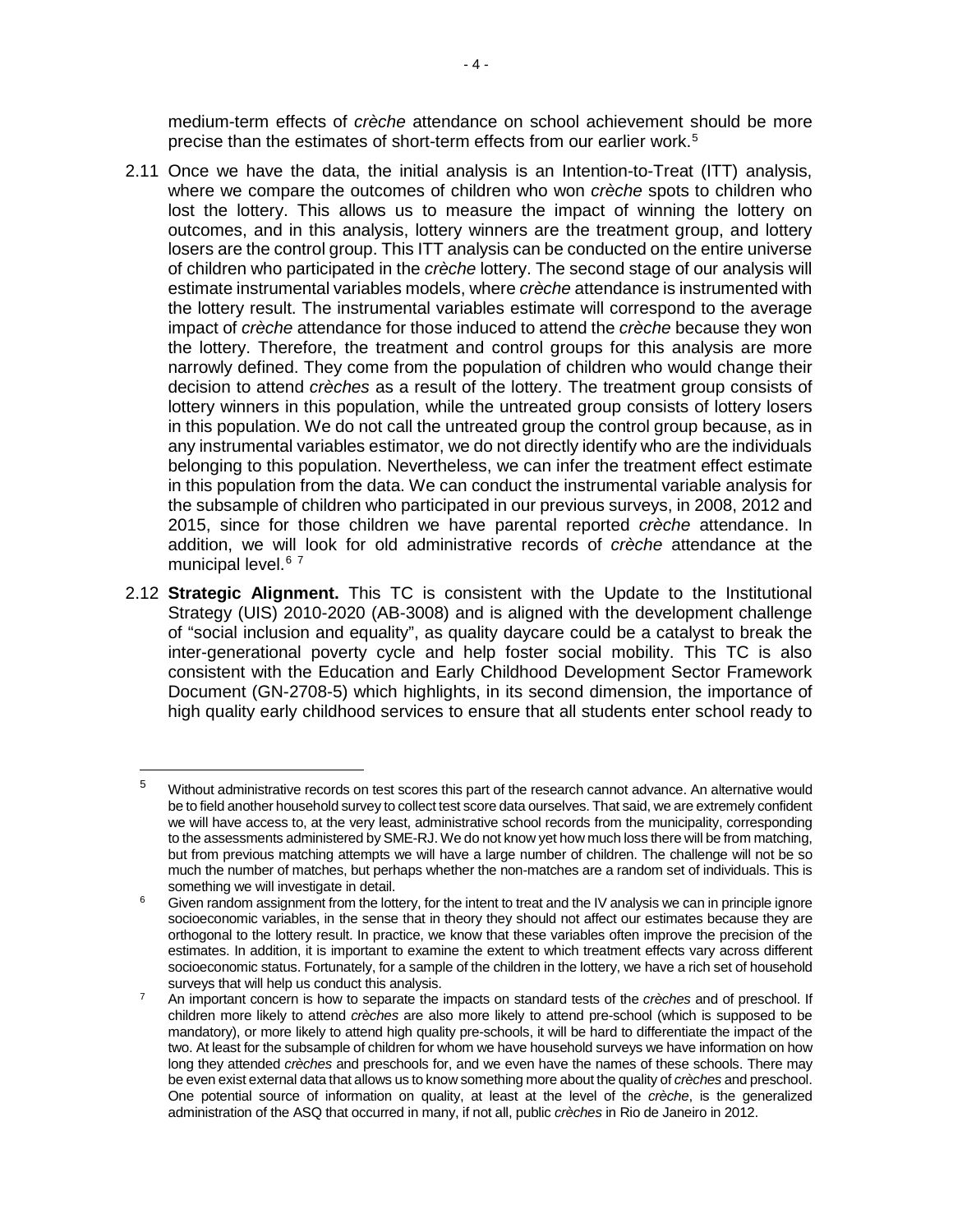learn. In addition, the TC activities are consistent with the Bank's strategy with Brazil (GN-2850), in particular with the objective of improving education quality.

#### **III. Description of activities/components and budget**

- 3.1 There are two main activities in this project: data collection (Component 1) and data analysis (Component 2).
- 3.2 **Component 1: Data Collection.** In terms of data collection, our main activity will be the organization of school records for the children in our target group, and then merging these records with the administrative files for the 2007 lottery.
- 3.3 The children in our target group were between 0 and 3 years of age in December 2007, when they applied for daycare centers. Our intention is to collect information from current school records at the municipal, state, and federal levels of the children who participated in this lottery. Today these children are between 9 and 12 years of age, and have already taken several school tests administered by the municipality.<sup>[8](#page-4-0)</sup> With these data we will carry out the first experimental evaluation of the medium-term impacts of a large-scale program of public daycare provision in both developed and developing countries.
- 3.4 Basic education is universalized in Brazil, and there are high quality school records at the municipal, state and national levels. Unfortunately, there is no administrative identifier available to link the individual records of these children in the application form for the 2008 day-care centers with subsequent school administrative information. Our objective is to link the 2007 lottery data with school records using other information available in the application registers for daycare centers, namely: full name of child, date of birth, father's name, mother's name, and address.
- 3.5 Once linked, we will be able to retrieve the school results of children who participated in the 2007 lottery. There are several school results that may already be potentially collected, that is, some of this information will already be available for all children in lotteries because all children are at least 9 years of age as of now, but others (e.g. 9th year of schooling) will only be available in the future.
- 3.6 With this proposal we intend to merge the lottery registry with the results of the tests (at all possible levels municipal, state, federal).
- 3.7 **Component 2. Data Analysis.** This data will then be ready for the second set of activities of this project: data analysis (activity 2). Using the same random variation in daycare attendance discussed above, derived from the 2007 daycare attendance lottery, we will be able to estimate causal impacts of attendance of free dav care between the ages of 0 and 3 on school performance between ages 9 and 12.
- 3.8 This non-reimbursable technical cooperation, with an execution period of 24 months and a disbursement period of 30 months, will be for BRL440,000, approximately equivalent to US\$135,000 as of December 1, 2017<sup>[9](#page-4-1)</sup>.

l

<span id="page-4-0"></span><sup>&</sup>lt;sup>8</sup> We will also be able to observe other outcomes, such as student attendance and completion rates.<br><sup>9</sup> The contribution will be received and executed in BRL from an IDB account denominated in BRL. As such,

<span id="page-4-1"></span>project execution will not be subject to exchange rate risks. The administration fee will be set aside as 5% of BRL440,000; its final amount in USD will depend on the exchange rate.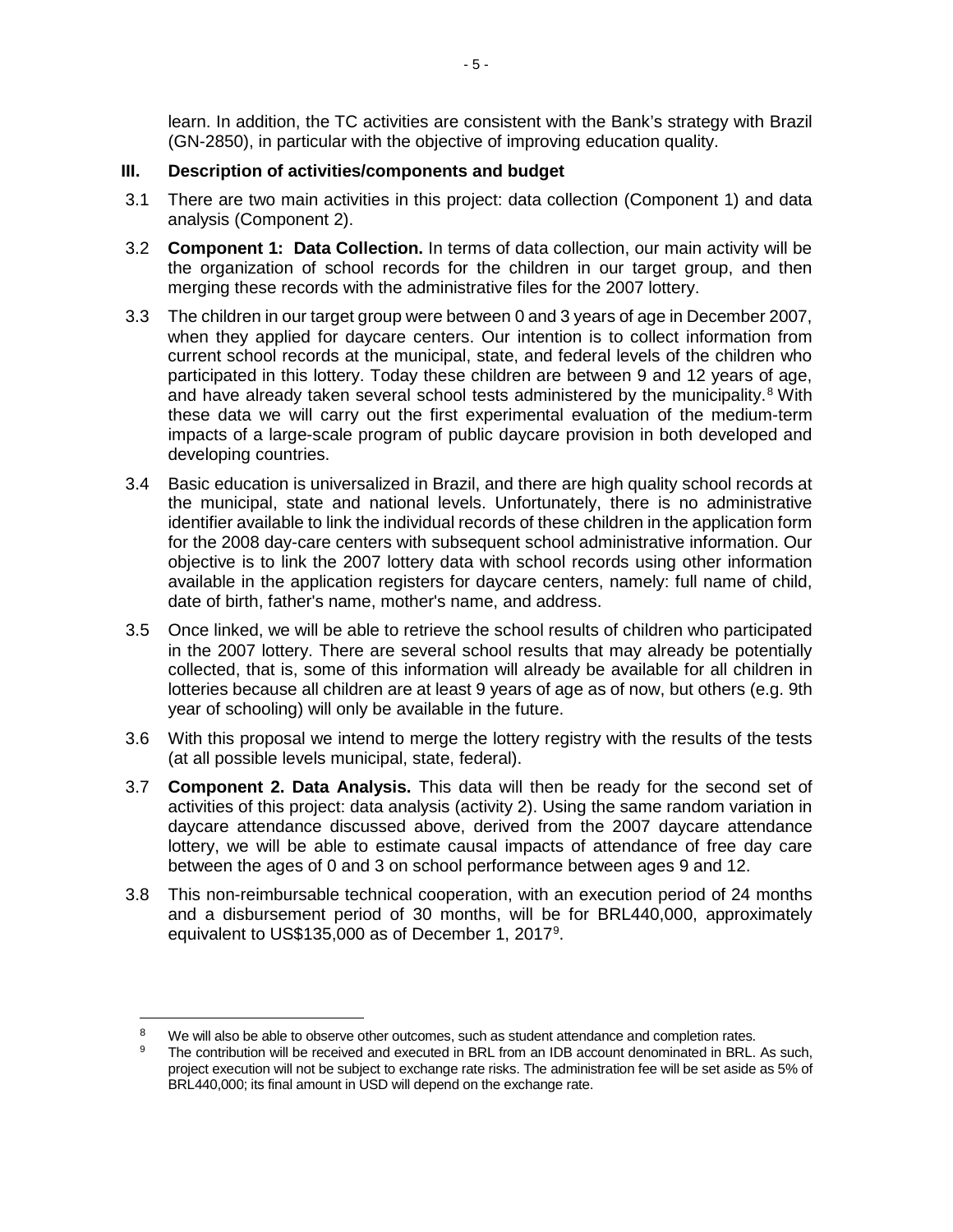| <b>Activity/Component</b>    | <b>PSG Funding</b>   | <b>Counterpart Funding</b> | <b>Total Funding</b> |
|------------------------------|----------------------|----------------------------|----------------------|
| Component 1. Data collection | BRL304,000.00        |                            | BRL304,000.00        |
| Component 2. Data analysis   | BRL114,000.00        |                            | BRL114,000.00        |
| Management costs             | BRL22,000.00         |                            | BRL22,000.00         |
| <b>TOTAL</b>                 | <b>BRL440,000.00</b> |                            | <b>BRL440,000.00</b> |

**Table 1. Indicative Budget**

- 3.9 Resources of this project are to be received from Fundação Maria Cecilia Souto Vidigal (FMCSV) through a Project-specific Grant (PSG). A PSG is administered by the Bank according to the "Report on COFABS, Ad-Hocs and CLFGS and a Proposal to Unify Them as Project Specific Grants (PSGs)" (Document SC-114). As contemplated in these procedures, the commitment by FMCSV will be established through a separate Administration Agreement. Under such agreement, the resources for this project will be administered by the Bank and the Bank will charge a non-refundable administration fee of 5% of the contribution, which is identified in the budget of this project. The 5% administration fee will be charged upon the Bank's receipt of the contribution.
- 3.10 Monitoring will be based on the documentation generated. No formal evaluation will be undertaken, but an end-of project report will be prepared by the team. This report will summarize the execution, the results obtained, as well as the lessons learned for future projects of this nature.

# **IV. Executing agency and execution structure**

- 4.1 This TC will be executed by the Bank in accordance with the Bank Policy GN-2470-2. As per section 4.5 of the referred policy, "The Bank may take the initiative to execute TC in areas of its expertise provided that: (i) the beneficiary country or group of countries concurs; and (ii) the proposed activities are consistent with the Bank's country and/or regional strategy and program" ([¶2.12\)](#page-3-3). Therefore, the approval of the Government of Brazil through its Agência Brasileira de Cooperação – ABC, is being sought. The Social Sector Department (SCL/SCL) will be responsible for the execution, implementation and monitoring of the TC.
- 4.2 The project team will be responsible for the preparation and submission to the donor of the project reporting, in compliance with the Administration Agreement. The Bank, through SCL/SCL, will contract individual consultants, consulting firms and different consulting services in accordance with current Bank procurement policies and procedures. Specifically, Section AM-650 of the Administrative Manual "Complementary Workforce" will be applied in the case of individual consultants and the Policy for the Selection and Contracting of Consulting Firms for Bank-executed Operational Work (GN-2765-1) and its operational guidelines (OP-1155-4-3) in the case of consulting firms, as well as the Corporate Procurement Policy (GN-2303-20) for other consulting services. The initial procurement plan provides information on the contracts foreseen and their applicable monitoring and contracting methods.

### **V. Major issues**

5.1 The main risk of this project is that the match rate between lottery records and school records is low. However, there is detailed information from the lottery records on names, dates of birth, and location of residence, to be able to achieve very high match rates. There is also the risk that we will not be able to access all school records.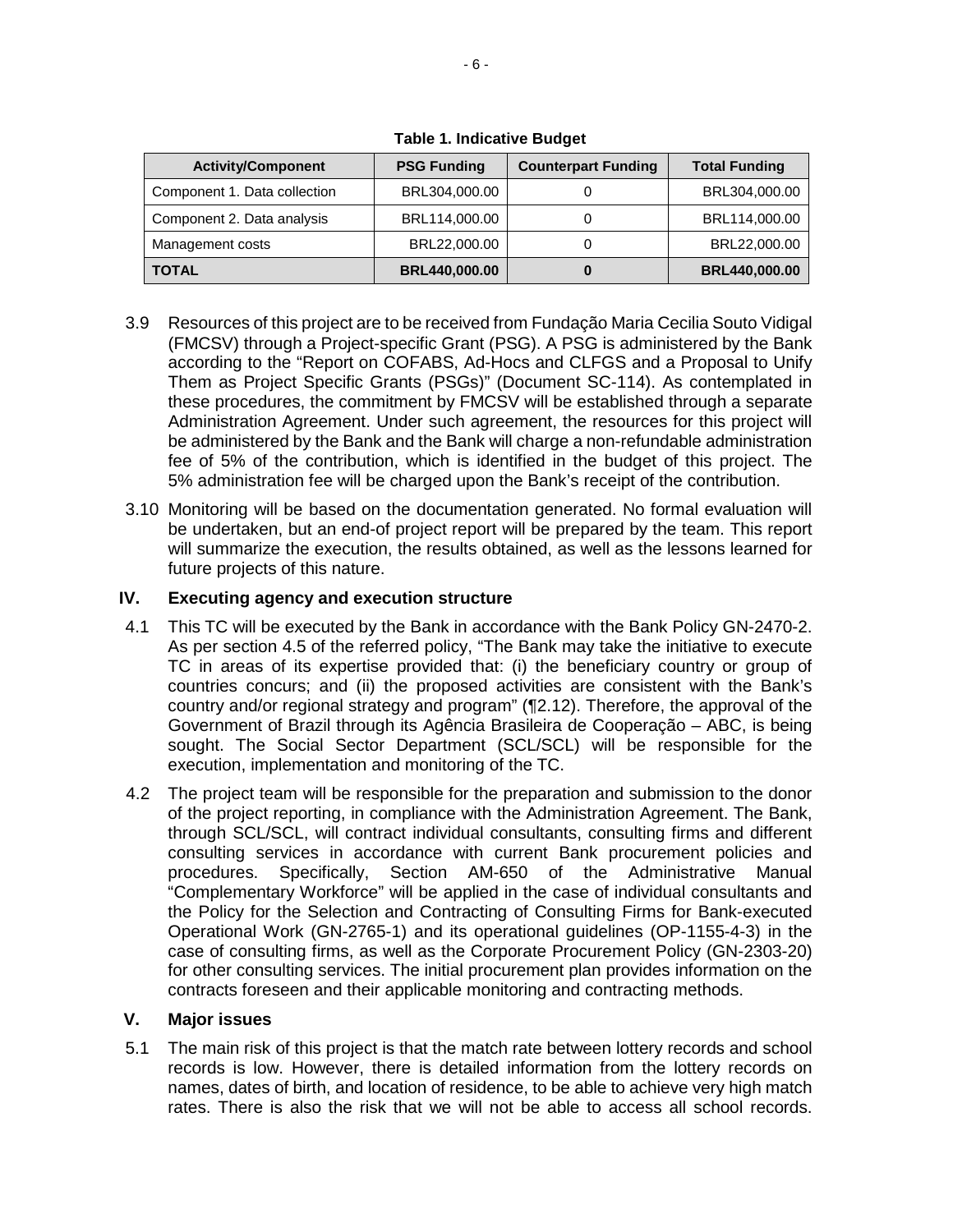Although we have not yet worked on protocols for state and federal level school records, we are very close to securing access to municipal school records from the *Secretaria Municipal de Educação do Rio de Janeiro*. Several of these records have been carefully organized by education researchers at the Universidade Federal do Rio de Janeiro through a protocol established with the *Secretaria Municipal de Educação do Rio de Janeiro*. We have already started collaborating with this research team on the planning of this project.

# **VI. Exceptions to Bank policy**

6.1 None.

### **VII. Environmental and Social Strategy**

7.1 The ESG classification for this TC is ["C"](http://idbdocs.iadb.org/wsdocs/getDocument.aspx?DOCNUM=37424842) according to the [Environment and Safeguards](http://idbdocs.iadb.org/wsdocs/getDocument.aspx?DOCNUM=38722975)  [Compliance Policy](http://idbdocs.iadb.org/wsdocs/getDocument.aspx?DOCNUM=38722975) (OP-703). There are no potential negative environmental and/or social impacts associated to this TC anticipated (see [Safeguard Policy Filter](http://idbdocs.iadb.org/wsdocs/getDocument.aspx?DOCNUM=EZSHARE-898605148-4) and [Safeguard Screening Form\)](http://idbdocs.iadb.org/wsdocs/getDocument.aspx?DOCNUM=EZSHARE-898605148-5).

### **Required Annexes:**

- Annex I: Request from the client
- Annex II: [Results Matrix](#page-8-0)
- Annex III: [Terms of Reference for activities/components to be procured](#page-9-0)
- Annex IV: [Procurement Plan](#page-15-0)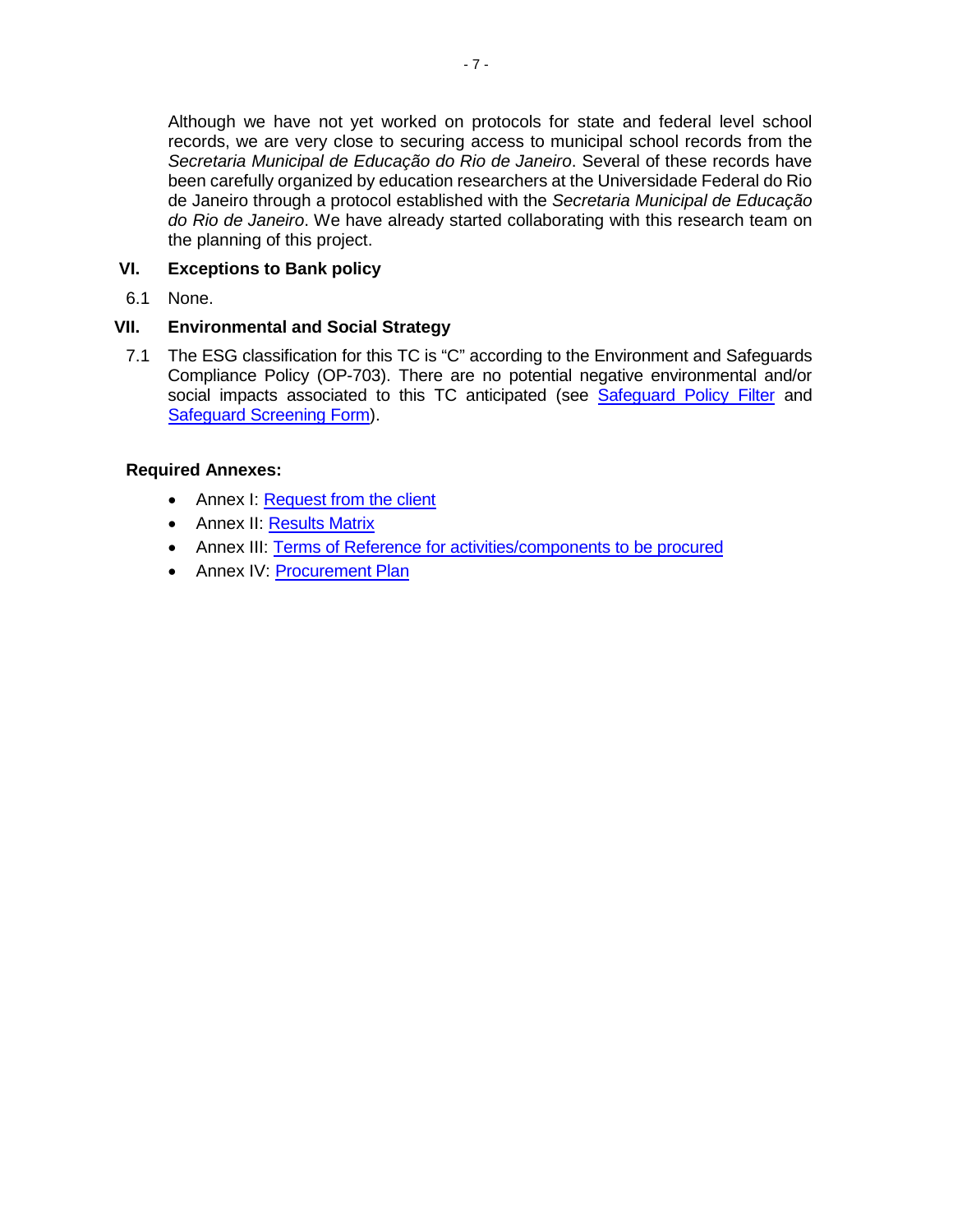Annex I – BR-T1397<sup>1</sup>

# CONFIDENTIAL

<sup>1</sup> The information contained in this Annex is confidential and will not be disclosed. This is in accordance with the "Deliberative Information" exception referred to in paragraph 4.1 (g) of the Access to Information Policy (GN-1831-28) at the Inter-American Development Bank.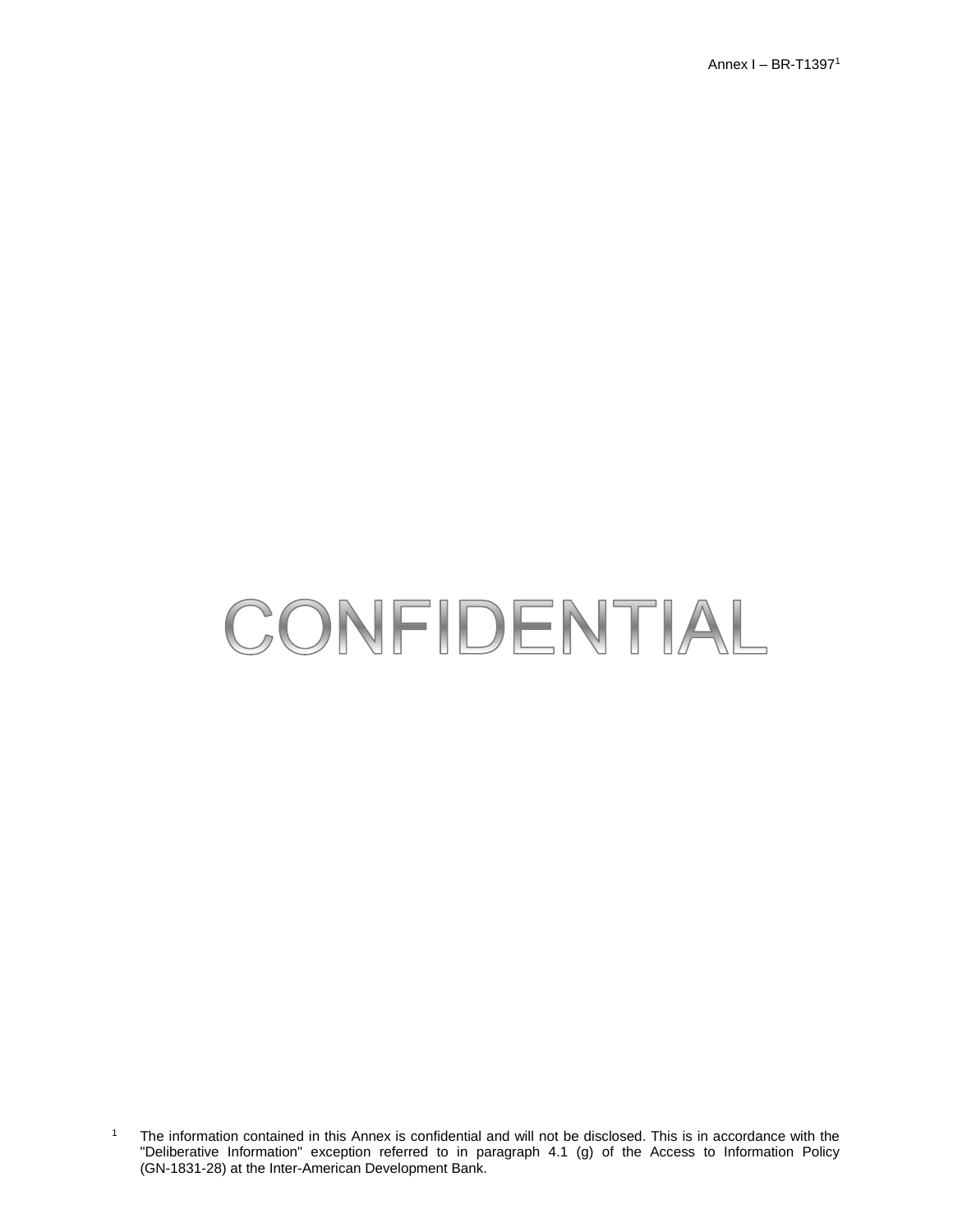TCM Cycle: **TCM Period 2017** Last Update: **1/9/2018**

#### <span id="page-8-0"></span>**Results Matrix**

| Outcomes                                         |  |        |                                                                       |                 |                         |                              |      |      |            |
|--------------------------------------------------|--|--------|-----------------------------------------------------------------------|-----------------|-------------------------|------------------------------|------|------|------------|
| Outcome:                                         |  |        | 1 Increase the evidence of the impacts of daycare in midterm outcomes |                 |                         |                              |      |      |            |
| <b>Indicators</b>                                |  | Flags* | <b>Unit of Measure</b>                                                | <b>Baseline</b> | <b>Baseline</b><br>Year | <b>Means of verification</b> |      | 2018 | <b>EOP</b> |
| 1.1 Working paper with policy<br>recommendations |  |        |                                                                       |                 |                         |                              | D    | 1.00 |            |
|                                                  |  |        | working paper                                                         | 0.00            | 2017                    | Document in EZshare          | P(a) |      |            |
|                                                  |  |        |                                                                       |                 |                         |                              | A    |      |            |

CRF Indicator

#### **Outputs: Annual Physical and Financial Progress**

| 1 Data Collection         |                                                                               |                        |                 |                      |                              | <b>Physical Progress</b> |      |                          | <b>Financial Progress</b> |                      |                           |                |              |  |      |              |  |
|---------------------------|-------------------------------------------------------------------------------|------------------------|-----------------|----------------------|------------------------------|--------------------------|------|--------------------------|---------------------------|----------------------|---------------------------|----------------|--------------|--|------|--------------|--|
| Outputs                   | <b>Output Description</b>                                                     | <b>Unit of Measure</b> | <b>Baseline</b> | <b>Baseline Year</b> | <b>Means of verification</b> |                          | 2018 | EOP                      |                           |                      | 2018                      | EOP            | <b>Theme</b> |  | Fund | <b>Flags</b> |  |
| 1.1 New databases created | Databases with<br>administrative<br>information, clean and<br>ready to merge. | Databases (#)          |                 |                      | 2017 Description in EZshare  | P<br>P(a)                |      |                          |                           | $\mathsf{P}$<br>P(a) | 93250<br>93250            | 93250<br>93250 | Education    |  |      |              |  |
|                           |                                                                               |                        |                 |                      |                              | A                        |      |                          |                           | $\mathbf{A}$         |                           |                |              |  |      |              |  |
| 2 Data Analysis           |                                                                               |                        |                 |                      |                              |                          |      | <b>Physical Progress</b> |                           |                      | <b>Financial Progress</b> |                |              |  |      |              |  |
| Outputs                   | <b>Output Description</b>                                                     | <b>Unit of Measure</b> | <b>Baseline</b> | <b>Baseline Year</b> | <b>Means of verification</b> |                          | 2018 | EOP                      |                           |                      | 2018                      | EOP            | <b>Theme</b> |  | Fund | <b>Flags</b> |  |
| 2.1 New databases created | Databases with<br>administrative and                                          | Databases (#)          |                 |                      | 2017 Description in EZShare  | P                        |      |                          |                           | $\mathsf{P}$         | 35000                     | 35000          | Education    |  |      |              |  |
|                           | lottery information<br>merged.                                                |                        |                 |                      |                              | P(a)                     |      |                          |                           | P(a)                 | 35000                     | 35000          |              |  |      |              |  |
|                           |                                                                               |                        |                 |                      |                              | A                        |      |                          |                           | A                    |                           |                |              |  |      |              |  |
|                           |                                                                               |                        |                 |                      |                              |                          |      |                          |                           |                      |                           |                |              |  |      |              |  |

| \$6,750.00<br>D.<br>P(a) | <b>Other Cost</b> |
|--------------------------|-------------------|
| \$6,750.00               |                   |
|                          |                   |
|                          |                   |

| <b>Total Cost</b> |                           |  |
|-------------------|---------------------------|--|
|                   |                           |  |
|                   |                           |  |
| CRF Indicator     | Standard Output Indicator |  |

|      | 2018       | Cost       |
|------|------------|------------|
| P    | \$6,750.00 | \$6,750.00 |
| P(a) | \$6,750.00 | \$6,750.00 |
| Δ    |            |            |

|      | 2018         | <b>Total Cost</b> |
|------|--------------|-------------------|
| Р    | \$135,000,00 | \$135,000,00      |
| P(a) | \$135,000,00 | \$135,000,00      |
| Δ    |              |                   |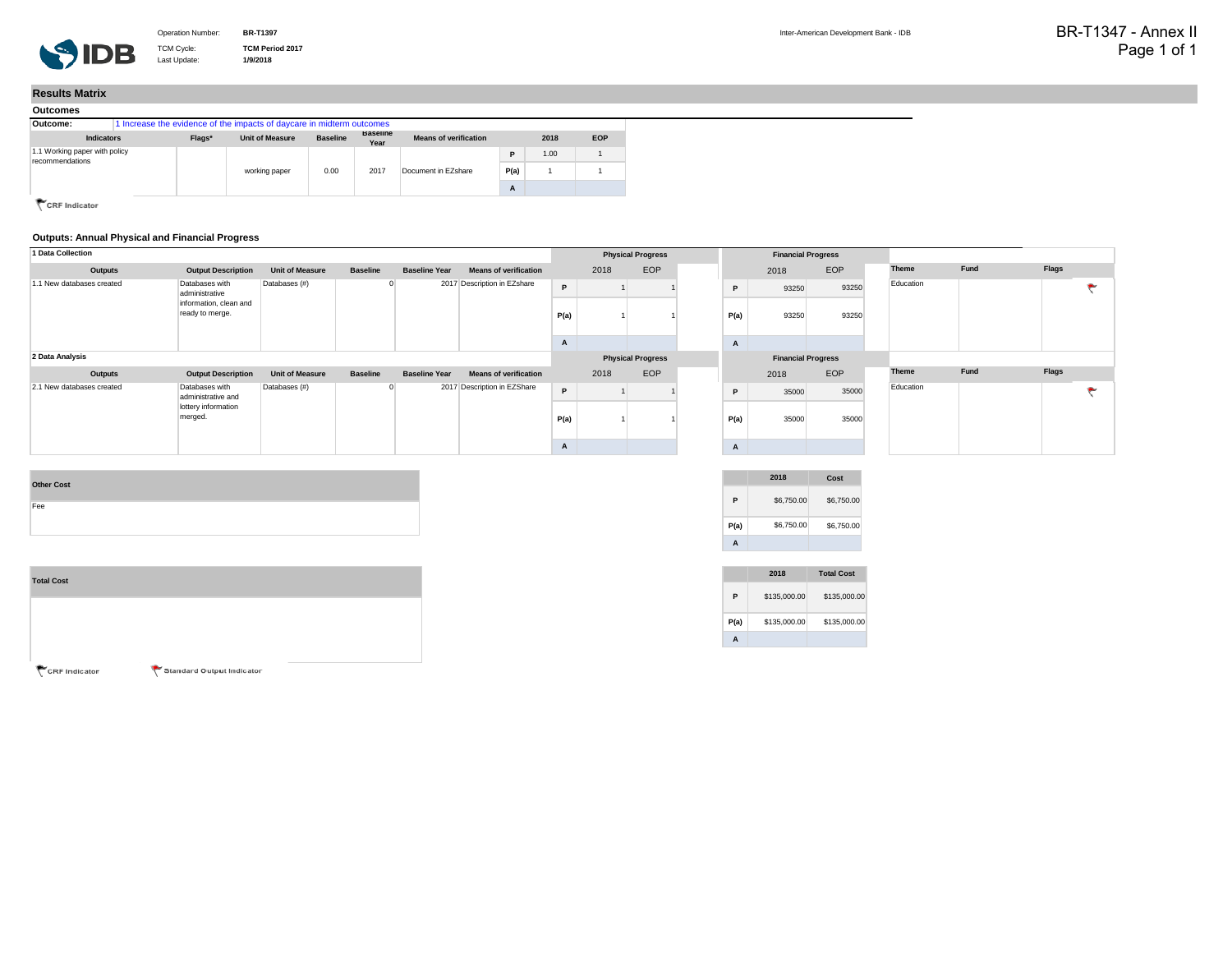# <span id="page-9-0"></span>**ANNEX A**

**Brazil**

**SCL/SCL**

### **TECHNICAL SUPPORT FOR DATA COLLECTION AND ANALYSIS IN BRAZIL FOR MEDIUM-TERM IMPACTS OF ACCESS TO DAYCARE ON SCHOOL OUTCOMES (BR-T1397)**

# **TERMS OF REFERENCE**

### **I. BACKGROUND**

Established in 1959, the Inter-American Development Bank ("IDB" or "Bank") is the main source of financing for economic, social and institutional development in Latin America and the Caribbean. It provides loans, grants, guarantees, policy advice and technical assistance to the public and private sectors of its borrowing countries.

Faced with excess demand for daycare centers (known as crèches in Brazil), the government of Rio allocated available slots to children between 0 and 3 years of age by lottery in December 2007. Medium-term outcomes on lottery winners and losers will be collected from school records of these children in 2017, when they are 9-12 years of age. The study would be the first Randomized Control Trial (RTC) evaluation of the medium-term effects of an at-scale daycare intervention in developed or developing countries.

The literature from developed countries suggests that daycare can have sustained benefits when children are poor and the quality of daycare is high. However, convincing evaluations of the impact of daycare on child outcomes in Latin America are scarce. Therefore, it is critical to evaluate the impacts of daycare in Latin America because the evidence of benefits for children is thin, while at the same time there has been a massive expansion in daycare coverage. The proposed project would be the first-ever experimental study of the medium-term effects of an at-scale (rather than pilot) daycare program.

This consultancy is part of a set of activities that will enhance the Social Sector's (SCL) capacity for analytical work in general, and in particular to generate evidence of the impacts of daycare on midterms outcomes.

### **I. CONSULTANCY OBJECTIVE**

The objective of this consultancy is to provide technical assistance to SCL through the cleaning, merging and analysis of empirical data as well as general support to produce high quality analytical work, including field work activities.

### **II. MAIN ACTIVITIES**

The selected consultant will:

- Assist in the cleaning and merging of large datasets.
- Assist in the empirical analysis of large datasets, including the application of advanced econometric models using STATA.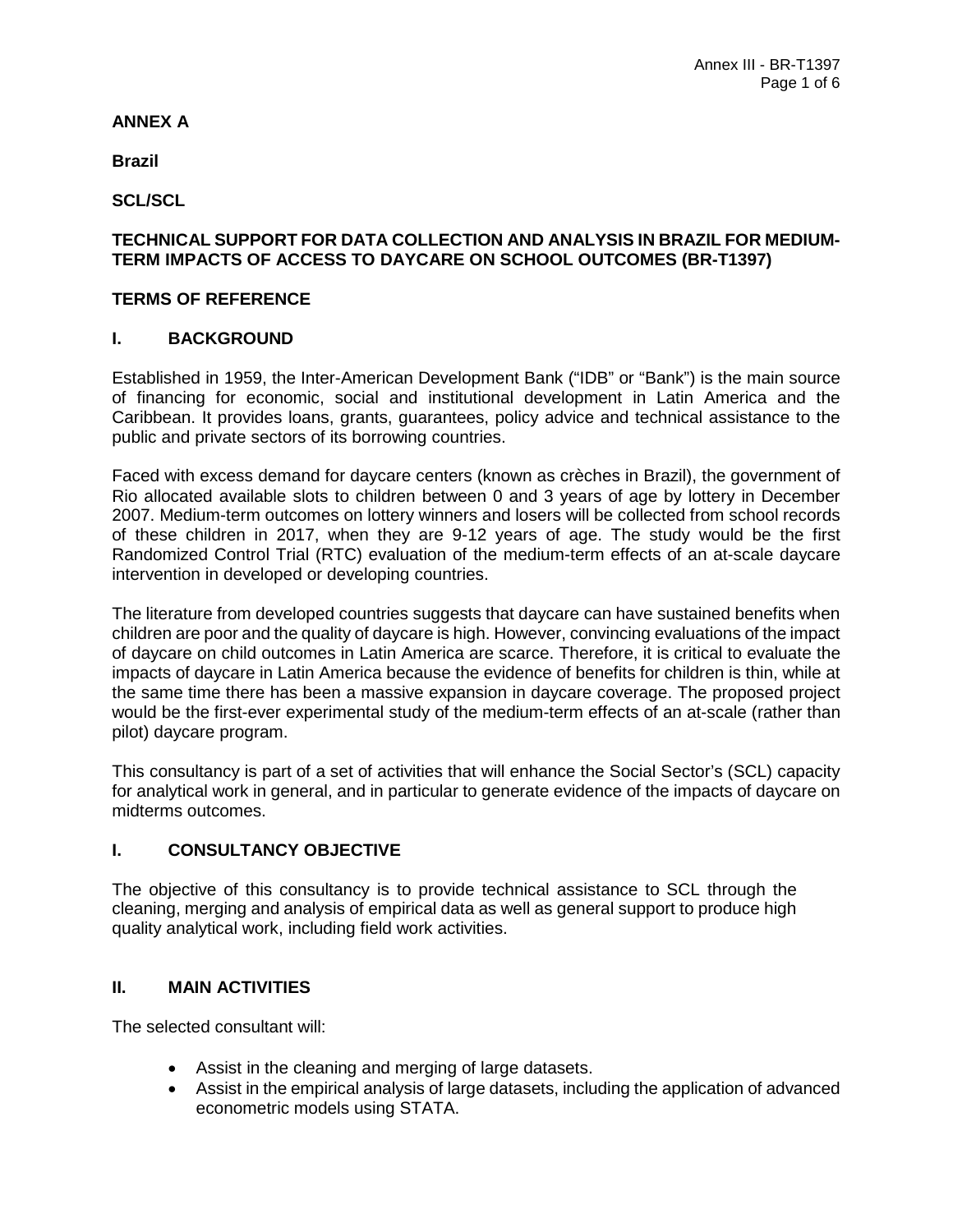Annex III - BR-T1397 Page 2 of 6

- Assist in the preparation of research studies and presentations.
- Assist in data collection activities
- Author and/or co-author technical notes.
- Assist in the preparation of administrative document and reports.

#### **III. QUALIFICATIONS**

- *Academic Degree / Level & Years of Professional Work Experience*: Minimum requirement a Bachelor's Degree and a minimum of two years of working experience.
- *Languages*: Portuguese (Mandatory), English and Spanish (Desirable)
- *Areas of Expertise*: Economics, Statistics.
- *Skills*: The contractual should have completed Master's Level coursework in economics and statistics.

#### **IV. CHARACTERISTICS OF THE CONSULTANCY**

- *Consultancy category and modality*: Products and External Services Consultant, payments by deliverables
- *Contract duration*: 12 months
- *Place(s) of work:* Brazil.
- *Responsible person*: The work will be coordinated by the principal economic advisor of the social sector (SCL/SCL).

#### **V. DELIVERABLES**

- **Deliverable 1:** A clean data set with individual administrative information (tests), of the children in a specific sample. The data set should be accompanied by a list of variables and descriptive of the dataset.
- **Deliverable 2:** A clean data set with individual information of children in the lottery. The dataset should be accompanied by a list of variables and descriptives of the dataset.
- **Deliverable 3:** A merged dataset of the administrative data and the lottery data. The dataset should be accompanied by a document describing the steps taken to arrive to the merged dataset.

### **VI. PAYMENT AND CONDITIONS**

Payment schedule:

- 1. 20% when signing the contract.
- 2. 20% after submission and approval of Deliverable 1.
- 3. 20% after submission and approval of Deliverable 2.
- 4. 40% after submission and approval of Deliverable 3.

#### **VII. COORDINATION.**

The consultant's work will be coordinated by Norbert Schady (SCL)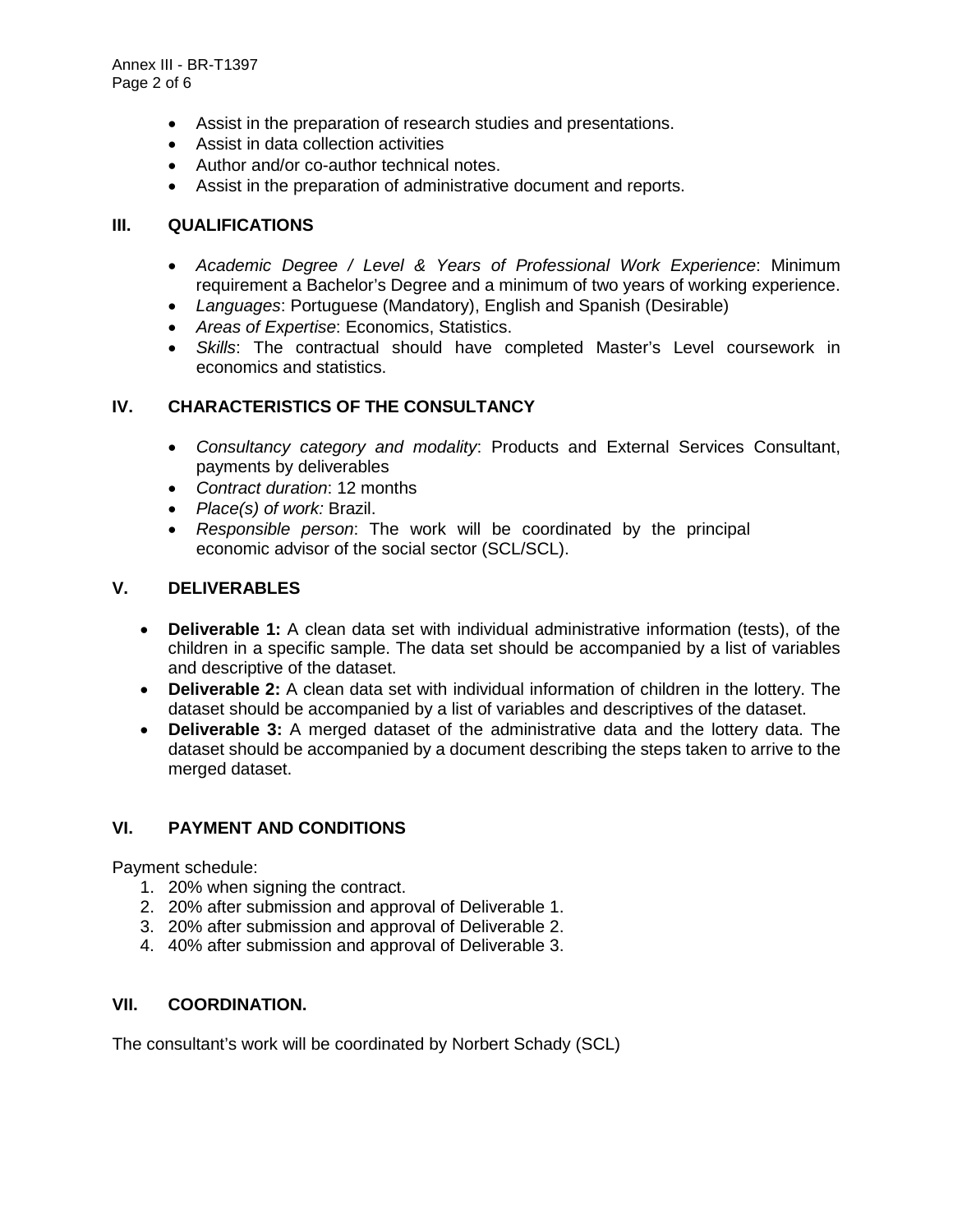**Payment and Conditions:** Compensation will be determined in accordance with Bank's policies and procedures. In addition, candidates must be citizens of an IDB member country.

**Consanguinity:** Pursuant to applicable Bank policy, candidates with relatives (including the fourth degree of consanguinity and the second degree of affinity, including spouse) working for the Bank as staff members or Complementary Workforce contractuals, will not be eligible to provide services for the Bank.

**Diversity:** The Bank is committed to diversity and inclusion and to providing equal opportunities to all candidates. We embrace diversity on the basis of gender, age, education, national origin, ethnic origin, race, disability, sexual orientation, religion, and HIV/AIDs status. We encourage women, Afro-descendants and persons of indigenous origins to apply.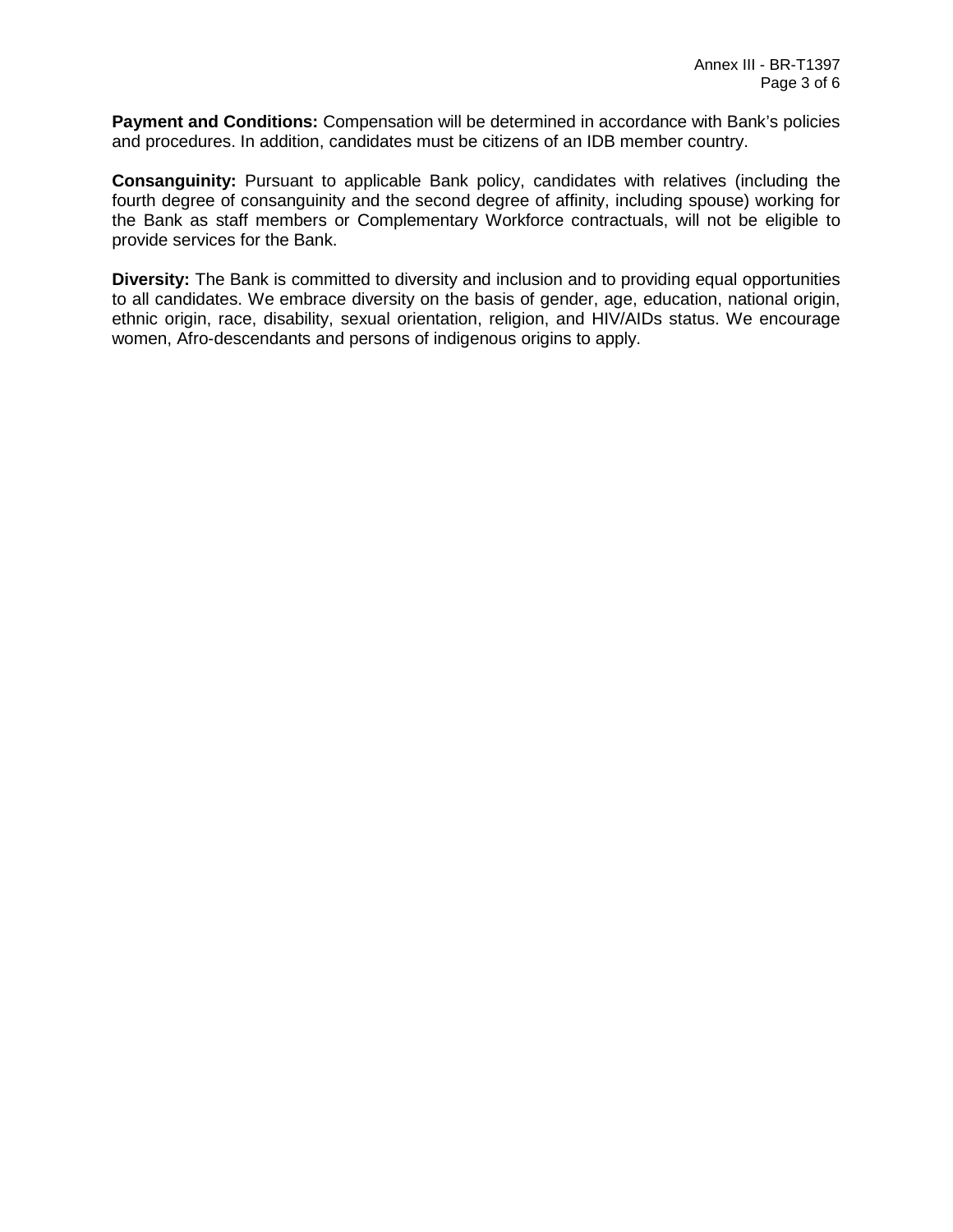Annex III - BR-T1397 Page 4 of 6

# **ANNEX A**

**Brazil**

**SCL/SCL**

#### **TECHNICAL SUPPORT FOR DATA COLLECTION AND ANALYSIS IN BRAZIL FOR MEDIUM-TERM IMPACTS OF ACCESS TO DAYCARE ON SCHOOL OUTCOMES (BR-T1397)**

#### **TERMS OF REFERENCE**

#### **II. BACKGROUND**

Established in 1959, the Inter-American Development Bank ("IDB" or "Bank") is the main source of financing for economic, social and institutional development in Latin America and the Caribbean. It provides loans, grants, guarantees, policy advice and technical assistance to the public and private sectors of its borrowing countries.

Faced with excess demand for daycare centers (known as crèches in Brazil), the government of Rio allocated available slots to children between 0 and 3 years of age by lottery in December 2007. Medium-term outcomes on lottery winners and losers will be collected from school records of these children in 2017, when they are 9-12 years of age. The study would be the first Randomized Control Trial (RTC) evaluation of the medium-term effects of an at-scale daycare intervention in developed or developing countries.

The literature from developed countries suggests that daycare can have sustained benefits when children are poor and the quality of daycare is high. However, convincing evaluations of the impact of daycare on child outcomes in Latin America are scarce. Therefore, it is critical to evaluate the impacts of daycare in Latin America because the evidence of benefits for children is thin, while at the same time there has been a massive expansion in daycare coverage. The proposed project would be the first-ever experimental study of the medium-term effects of an at-scale (rather than pilot) daycare program.

This consultancy is part of a set of activities that will enhance the Social Sector's (SCL) capacity for analytical work in general, and in particular to generate evidence of the impacts of daycare on midterms outcomes.

### **VIII. CONSULTANCY OBJECTIVE**

The objective of this consultancy is to provide technical assistance to SCL through the cleaning, merging and analysis of empirical data as well as general support to produce high quality analytical work, including field work activities.

### **IX. MAIN ACTIVITIES**

The selected consultant will:

- Assist in organizing meetings to gain access to administrative data
- Participating in meetings to gain access to the administrative data.
- Assist in organizing administrative data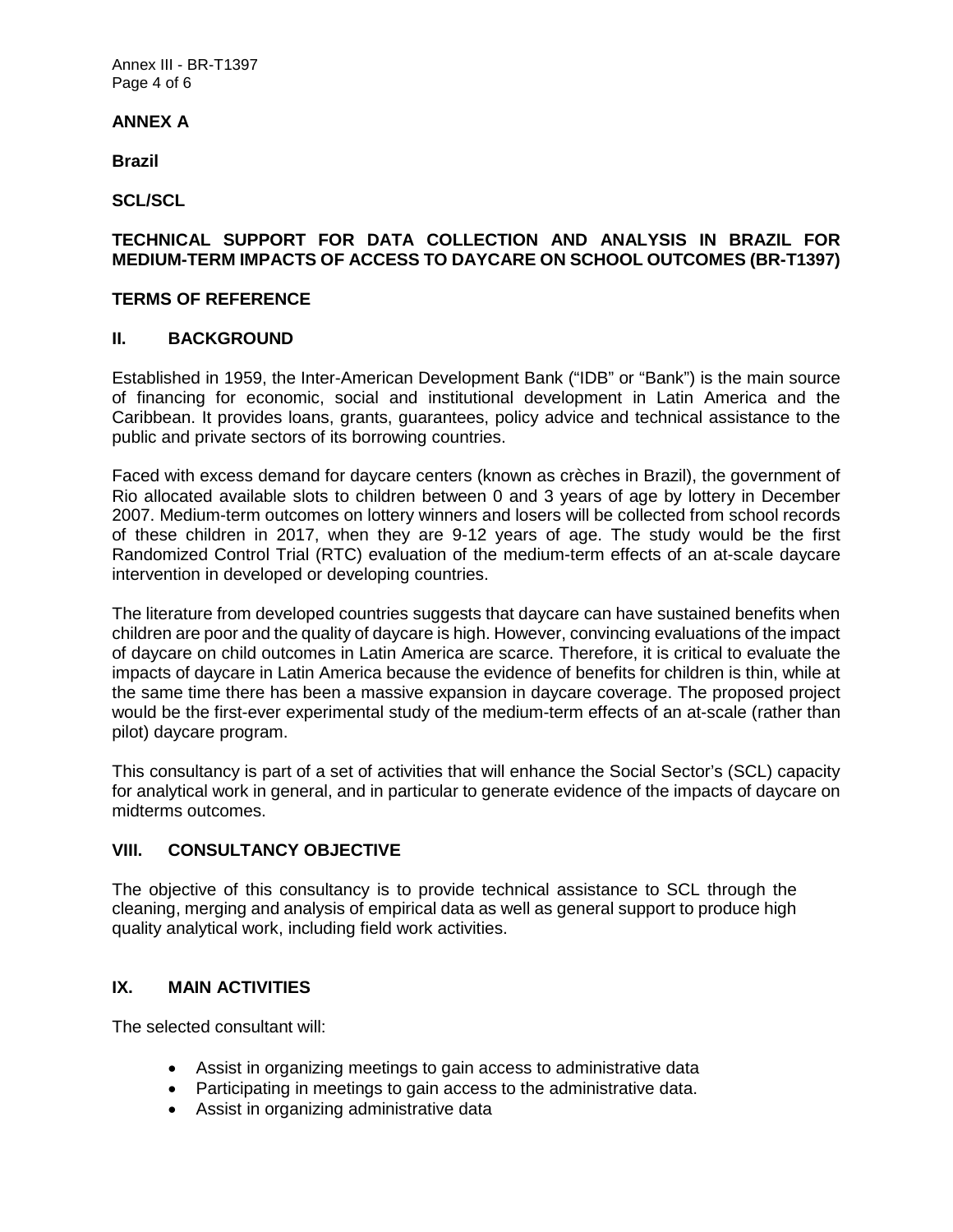- Assist in the preparation of administrative document and reports.
- Assist in the cleaning and merging of large administrative data
- Assist in the preparation of research studies and presentations.
- Author and/or co-author technical notes.

#### **X. QUALIFICATIONS**

- *Academic Degree / Level & Years of Professional Work Experience*: Minimum requirement a Bachelor's Degree and a minimum of two years of working experience.
- *Languages*: Portuguese (Mandatory), English and Spanish (Desirable)
- *Areas of Expertise*: Economics, Statistics.
- *Skills*: The contractual should have completed Master's Level coursework in economics and statistics.

#### **XI. CHARACTERISTICS OF THE CONSULTANCY**

- *Consultancy category and modality*: Products and External Services Consultant, payments by deliverables
- *Contract duration*: 12 months
- *Place(s) of work:* Brazil.
- *Responsible person*: The work will be coordinated by the principal economic advisor of the social sector (SCL/SCL).

#### **XII. DELIVERABLES**

- **Deliverable 1:** A description of the meetings held to obtain access to the administrative information (data)
- **Deliverable 2:** dataset with individual administrative information (tests), of the children in a specific sample. The data set should be accompanied by an overall description of the dataset as well as of each of the variables included.
- **Deliverable 3:** A merged dataset of the administrative data and the lottery data (lottery to gain access to a creche). The dataset should be accompanied by a document describing the steps taken to arrive to the merged dataset.

### **XIII. PAYMENT AND CONDITIONS**

Payment schedule:

- 1. 20% when signing the contract.
- 2. 20% after submission and approval of Deliverable 1.
- 3. 20% after submission and approval of Deliverable 2.
- 4. 40% after submission and approval of Deliverable 3.

#### **XIV. COORDINATION.**

The consultant's work will be coordinated by Norbert Schady (SCL)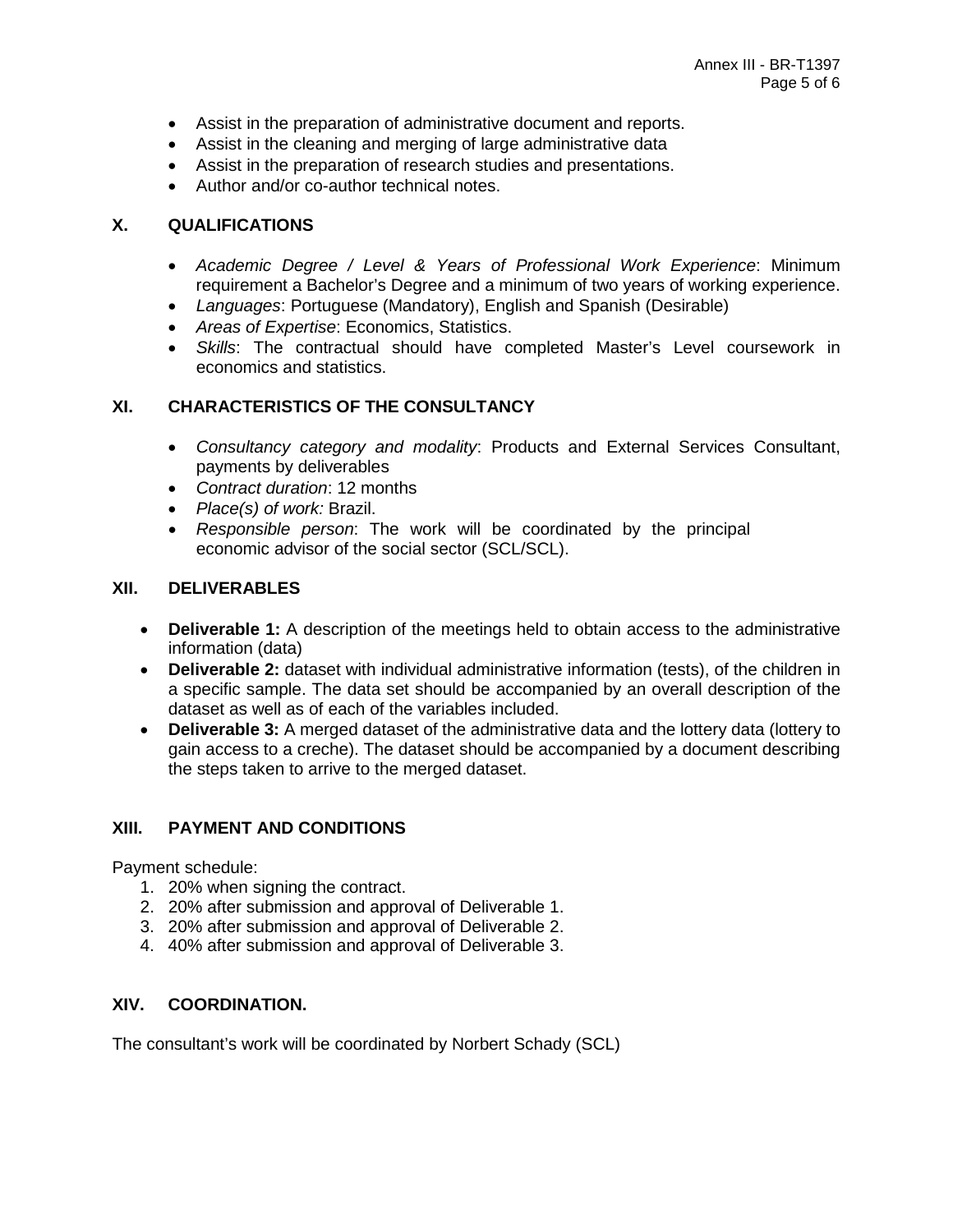Annex III - BR-T1397 Page 6 of 6

**Payment and Conditions:** Compensation will be determined in accordance with Bank's policies and procedures. In addition, candidates must be citizens of an IDB member country.

**Consanguinity:** Pursuant to applicable Bank policy, candidates with relatives (including the fourth degree of consanguinity and the second degree of affinity, including spouse) working for the Bank as staff members or Complementary Workforce contractuals, will not be eligible to provide services for the Bank.

**Diversity:** The Bank is committed to diversity and inclusion and to providing equal opportunities to all candidates. We embrace diversity on the basis of gender, age, education, national origin, ethnic origin, race, disability, sexual orientation, religion, and HIV/AIDs status. We encourage women, Afro-descendants and persons of indigenous origins to apply.